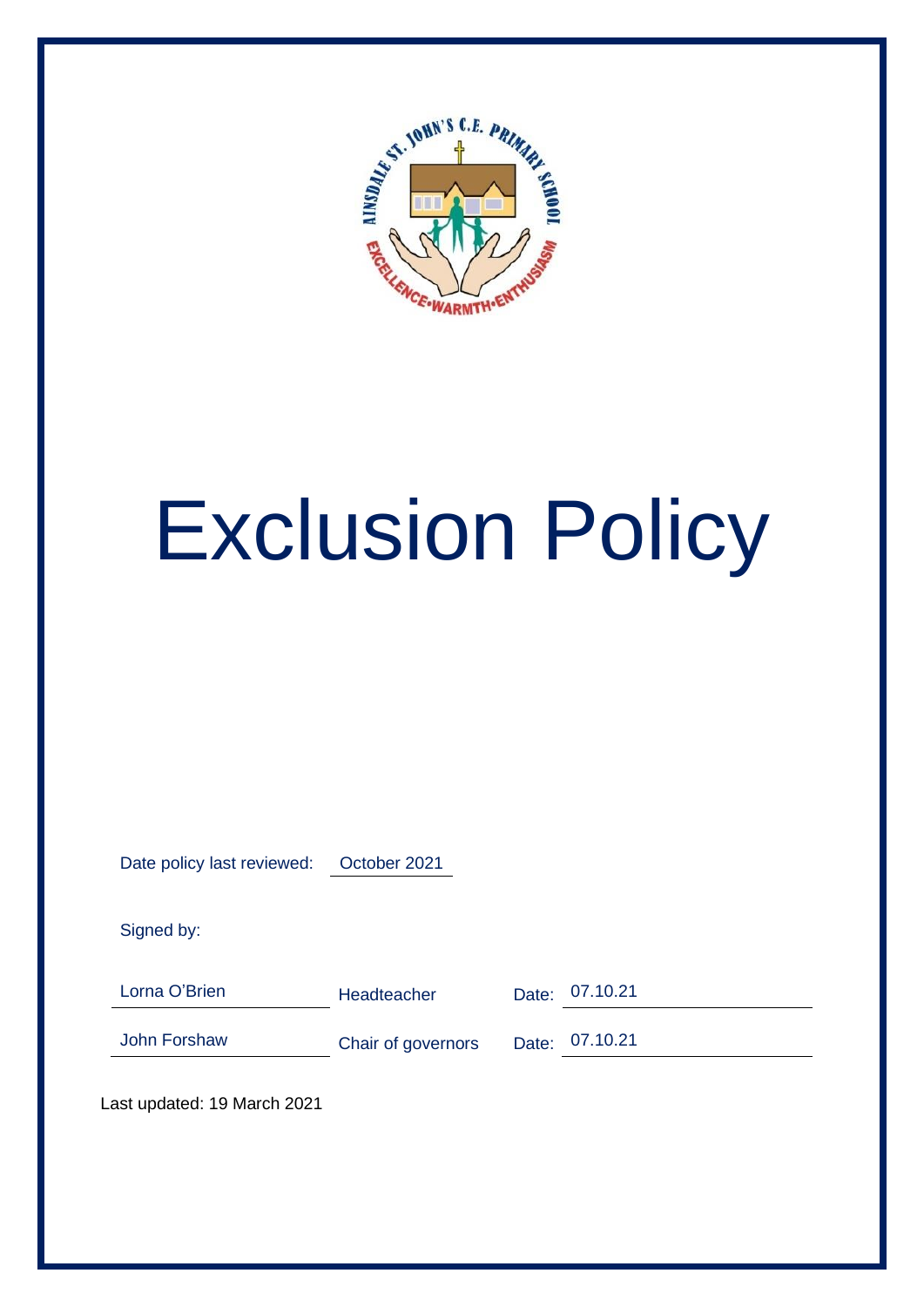## **Contents:**

**Statement of intent** 

- 1. Legal framework
- 2. Roles and responsibilities
- 3. Grounds for exclusion
- 4. The headteacher's power to exclude
- 5. Factors to consider when excluding a pupil
- 6. Duty to inform parents
- 7. Duty to inform the governing board and LA
- 8. Arranging education for excluded pupils
- 9. Considering exclusions
- 10. Reaching a decision
- 11. Notification of considered exclusions
- 12. Removing permanently excluded pupils from the school register
- 13. Independent review panel
- 14. Appointing a SEND expert
- 15. The role of a SEND expert
- 16. Appointing a clerk
- 17. The role of the clerk
- 18. The duties of the independent review panel
- 19. Reconsidering reinstatement following a review
- 20. Criminal investigations
- 21. Training requirements
- 22. Monitoring and review

#### **Appendices**

a) Reviewing the Headteacher's Exclusion Decision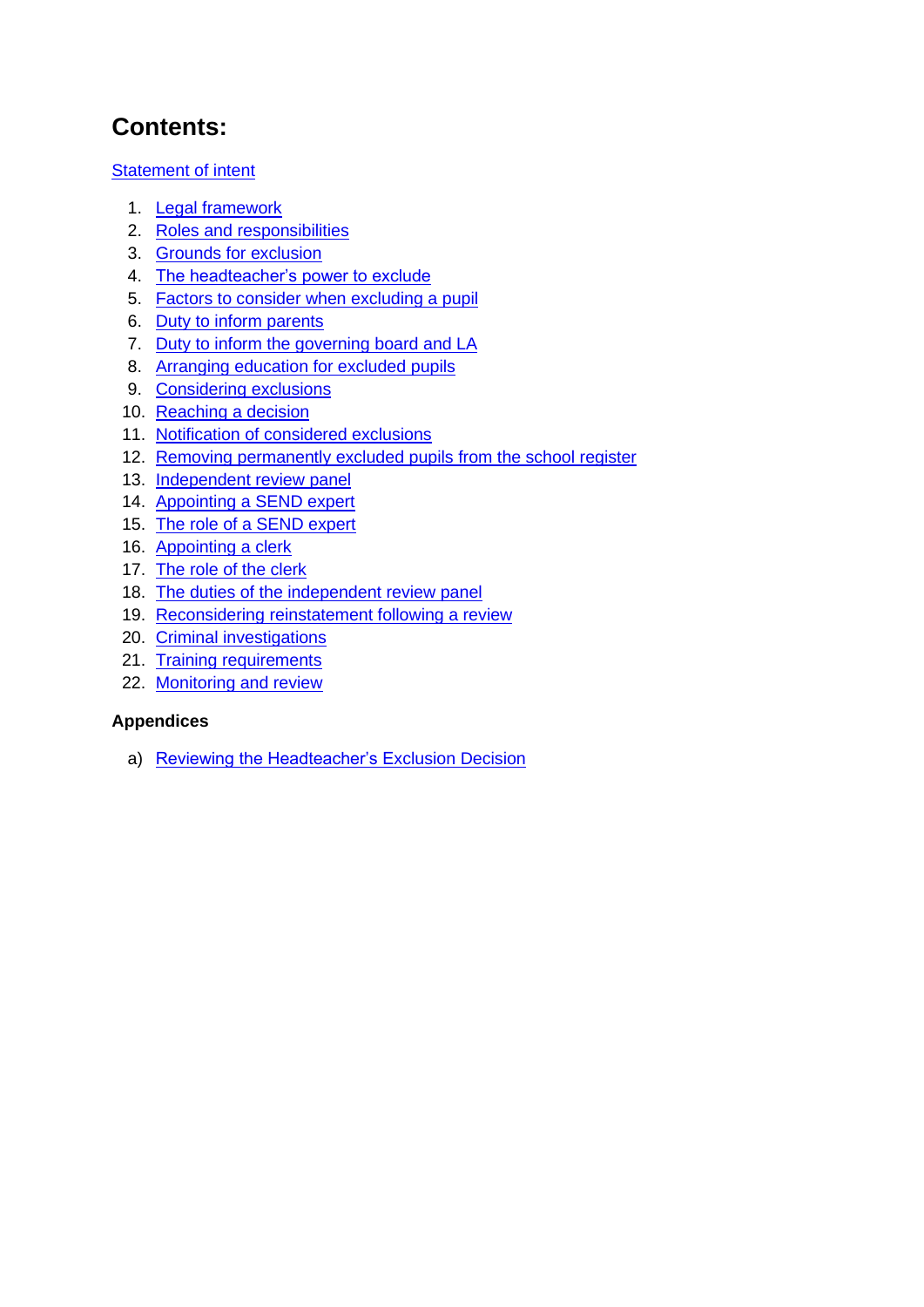## **Statement of intent**

At Ainsdale St. John's CE Primary School, we understand that good behaviour and discipline is essential for promoting a high-quality education.

Amongst other disciplinary sanctions, the school recognises that exclusion of pupils may be necessary where there has been a serious breach, or consistent breaches, of the school's Behavioural Policy. Excluding a pupil may also be required in instances where allowing the pupil to remain in school would be damaging to the education and welfare of themselves or others; in all cases, excluding pupils should only be used as a means of last resort.

The school has created this policy to clearly define the legal responsibilities of the headteacher, governing board and LA when responding to pupil exclusions, to ensure that they are dealt with both fairly and lawfully, and in line with DfE statutory guidance.

This policy also aims to secure a pupil's right to an education despite having been excluded, by ensuring that appropriate arrangements are in place.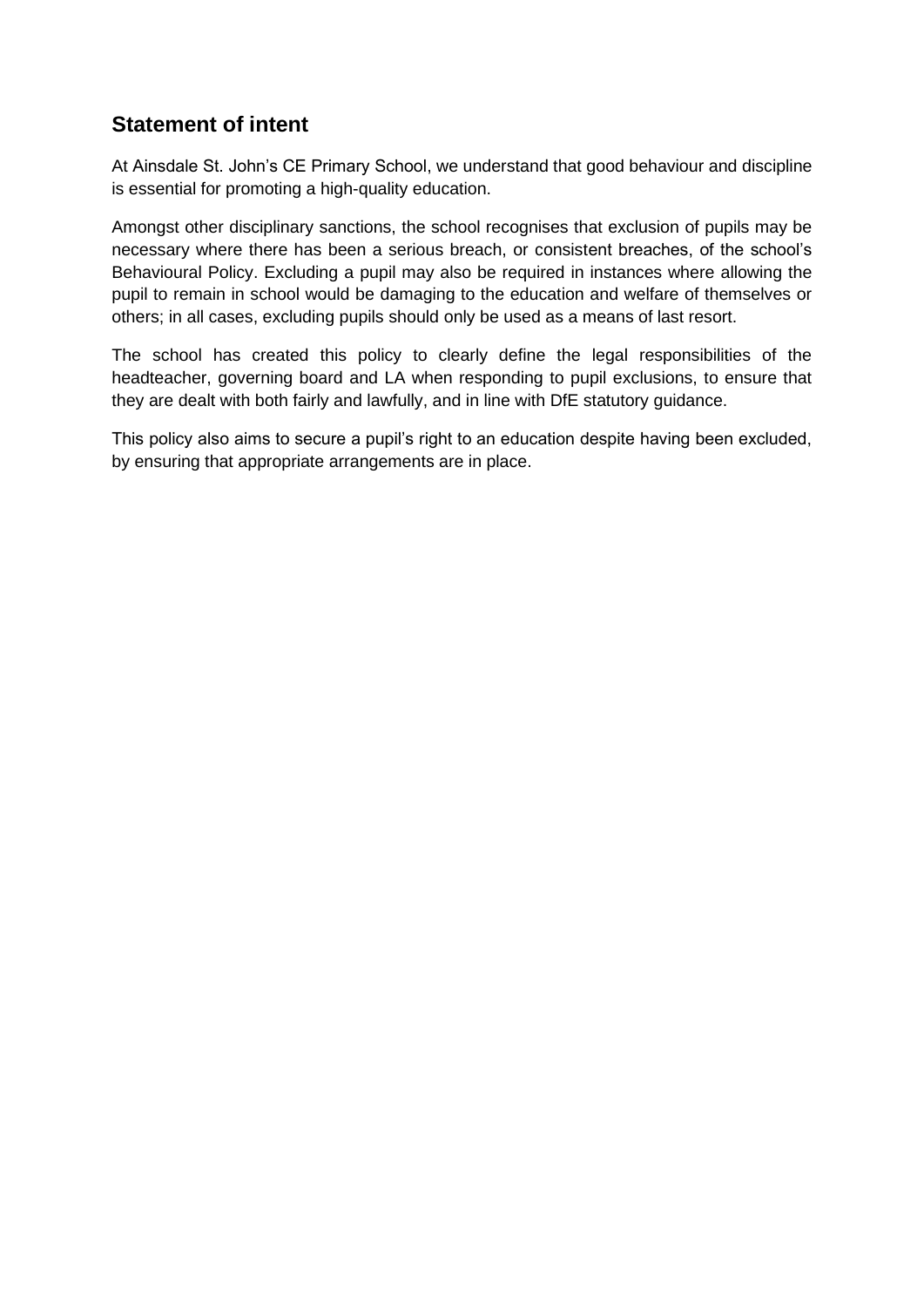## **1. Legal framework**

This policy has due regard to all relevant legislation including, but not limited to, the following:

- Education Act 2002
- The School Discipline (Pupil Exclusions and Reviews) (England) Regulations 2012
- Education and Inspections Act 2006
- Education Act 1996
- The Education (Provision of Full-Time Education for Excluded Pupils) (England) Regulations 2007
- The European Convention on Human Rights (ECHR)
- Equality Act 2010

This policy also has due regard to statutory and non-statutory guidance, including, but not limited to, the following:

- DfE (2017) 'Exclusion from maintained schools, academies and pupil referral units in England'
- DfE (2016) 'Behaviour and discipline in schools'
- DfE (2015) 'Special educational needs and disability code of practice: 0 to 25 years'
- DfE (2018) 'Mental health and behaviour in schools'

This policy operates in conjunction with the following school policies:

- Behavioural Policy
- Anti-Bullying Policy
- Pupil Code of Conduct
- Special Educational Needs and Disabilities (SEND) Policy
- Social, Emotional and Mental Health (SEMH) Policy
- Child Protection and Safeguarding Policy

## **2. Roles and responsibilities**

The LA is responsible for:

- Having due regard to the relevant statutory guidance when carrying out its duties in relation to the education of LAC.
- Arranging suitable full-time education for any pupil of compulsory school age excluded permanently, in coordination with the school.
- Reviewing and reassessing pupils' needs in consultation with their parents where they have an EHC plan and are excluded permanently, with a view to identifying a new placement.
- Arranging for an independent review panel hearing to review the decision of the governing board not to reinstate a permanently excluded pupil where required.
- Arranging the hearing without delay at a time, date and venue convenient for all parties.
- Ensuring the independent review panel consists of three or five members as appropriate, which represent the required categories.
- Ensuring all panel members and the clerk have received training within the two years prior to the date of the review.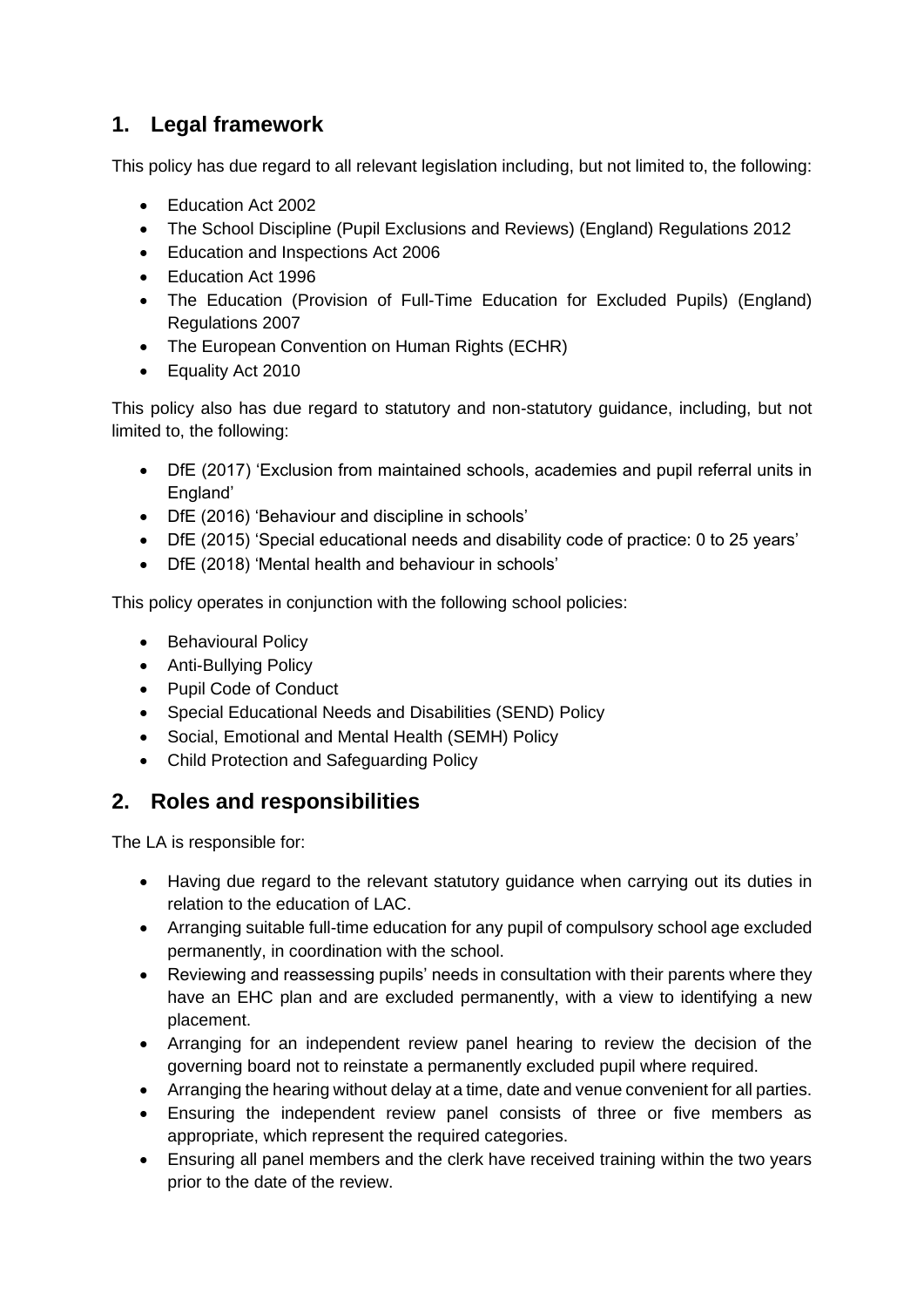• If requested by parents, appointing a SEND expert to attend the panel and covering the associated costs of this appointment.

The governing board is responsible for:

- Providing information to the Secretary of State and LA about any exclusions within the last 12 months.
- Arranging suitable full-time education for any pupil of compulsory school age excluded on a fixed-term basis.
- Considering parents' representations about exclusions within 15 school days of receiving notice if the appropriate requirements are met.
- Where an exclusion would result in a pupil missing a public examination or test, considering the exclusion before this date.
- Considering whether it would be appropriate for a pupil to be permitted onto the school premises to sit the public examination or test.
- Arranging the representation meeting at a time and date convenient to all parties, but in compliance with the statutory time limits.
- Adhering to its responsibilities to consider the reinstatement of pupils.
- Considering the interests and circumstances of the excluded pupil, including the circumstances in which they were excluded, and have due regard to the interests of others at the school.
- Using the civil standard of proof (based on the 'balance of probabilities', it is more than likely that the fact is true) when establishing the facts relating to an exclusion.
- Ensuring clear minutes are taken of the representation meeting.
- Noting the outcome of the representation meeting on the pupil's education record, along with copies of relevant papers for future reference.
- Notifying the pupil's parents, the headteacher and LA of its decision and the reasons for it, without delay.
- Where appropriate, informing parents of where to apply for an independent review panel.
- Informing parents of relevant sources of information.
- Ensuring a pupil's name is removed from the school admissions register, where appropriate.
- Reconvening within 10 school days to reconsider reinstatement of a pupil where directed to do so by the exclusions review panel.

The headteacher is responsible for:

- Implementing good levels of discipline to ensure all pupils can benefit from the opportunities provided by education and to minimise potential exclusions.
- Applying the civil standard of proof when establishing the facts in relation to an exclusion.
- Complying with their statutory duties in relation to pupils with SEND when administering the exclusion process, as outlined in the Special Educational Needs and Disabilities (SEND) Policy.
- Considering any contributing factors that are identified after an incident of poor behaviour has occurred, e.g. if a pupil has suffered bereavement, bullying or has a mental health issue.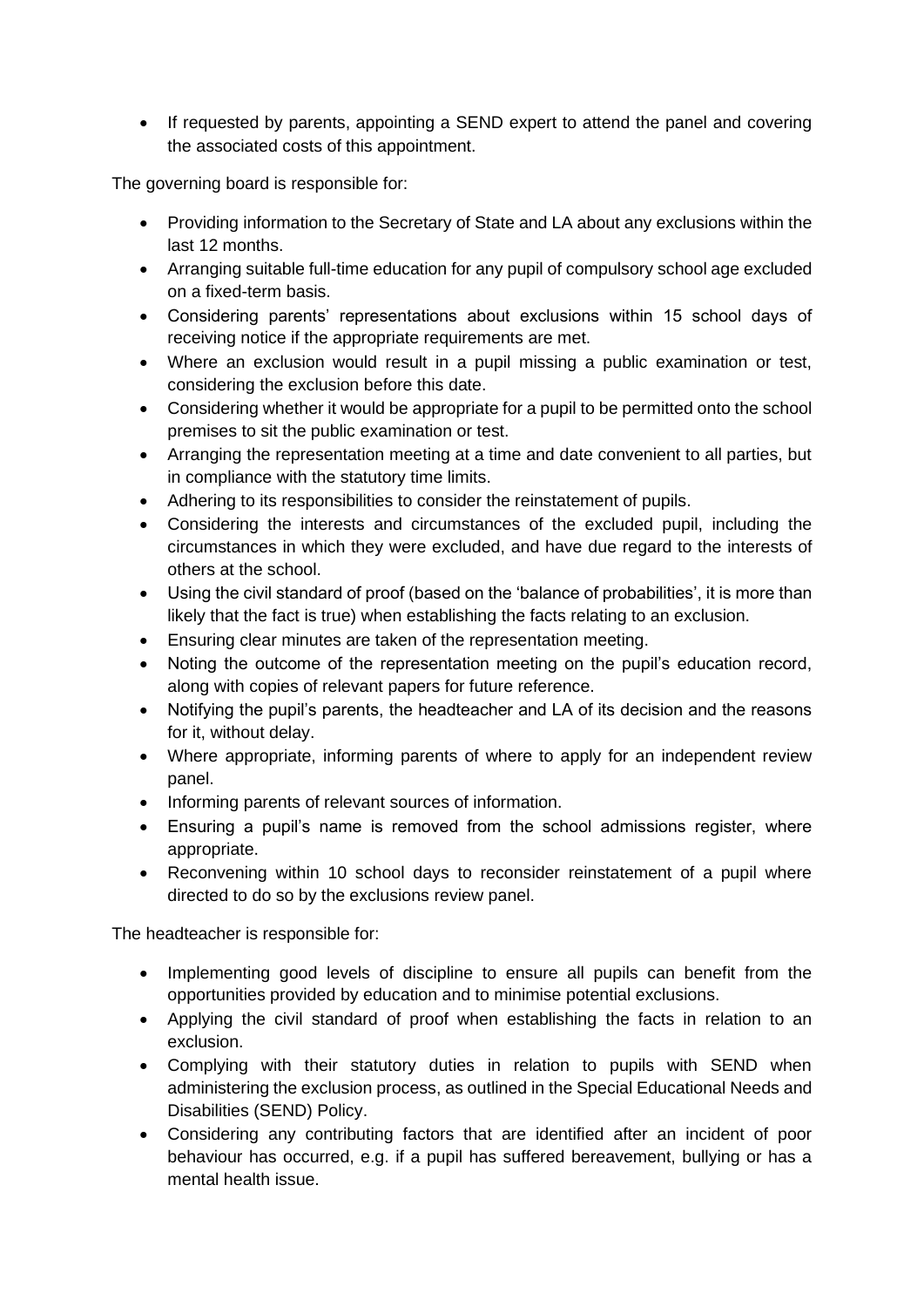- Considering the use of a multi-agency assessment for a pupil who demonstrates persistent disruptive behaviour.
- Reviewing the effectiveness of exclusions as a sanction, e.g. if a pupil has received multiple exclusions or is approaching the legal limit for exclusions in an academic year.
- Considering what extra support may be needed to identify and address the needs of individual pupils, particularly those with SEND, eligible for FSM, LAC and those from certain ethnic groups.
- Engaging effectively with parents in supporting the behaviour of pupils with additional needs.
- Determining whether a pupil will be excluded on disciplinary grounds.
- Withdrawing any exclusions that have not been reviewed by the governing board, where appropriate.
- Ensuring any decision to exclude is lawful, rational, reasonable, fair and proportionate.
- Complying with the requirements of the Equality Act 2010 when deciding whether to exclude a pupil.
- Ensuring they have considered their legal duty of care when sending a pupil home following an exclusion.
- Making the decision to exclude based on the evidence available at the time, regardless of any police investigation and/or criminal proceedings.
- Notifying a pupil's parents without delay where the decision is taken to exclude the pupil, including the days on which the parents must ensure the pupil is not present in a public place at any time during school hours, as well as any other necessary information statutorily required.
- Ensuring that all information provided to parents is clear and easily understood.
- Notifying the governing board and LA of their decision to exclude a pupil where appropriate, as well as the pupil's home authority if required.
- Notifying the governing board once per term of any exclusions not already notified.
- Organising suitable work for excluded pupils where alternative provision cannot be arranged.

## **3. Grounds for exclusion**

The school will only exclude a pupil where it is absolutely necessary, and where all other possible disciplinary sanctions, as detailed in the school's Behavioural Policy, have failed to be successful.

The following examples of behaviour may underline the school's decision to exclude a pupil:

- Any incident which poses a risk to other pupils or members of staff, e.g. bringing a weapon onto the premises
- Any incident which breaches the law
- Persistent and severe bullying
- Verbal and physical abuse
- Constant disruption
- A single, serious and major incident, e.g. serious assault on another individual leading to injury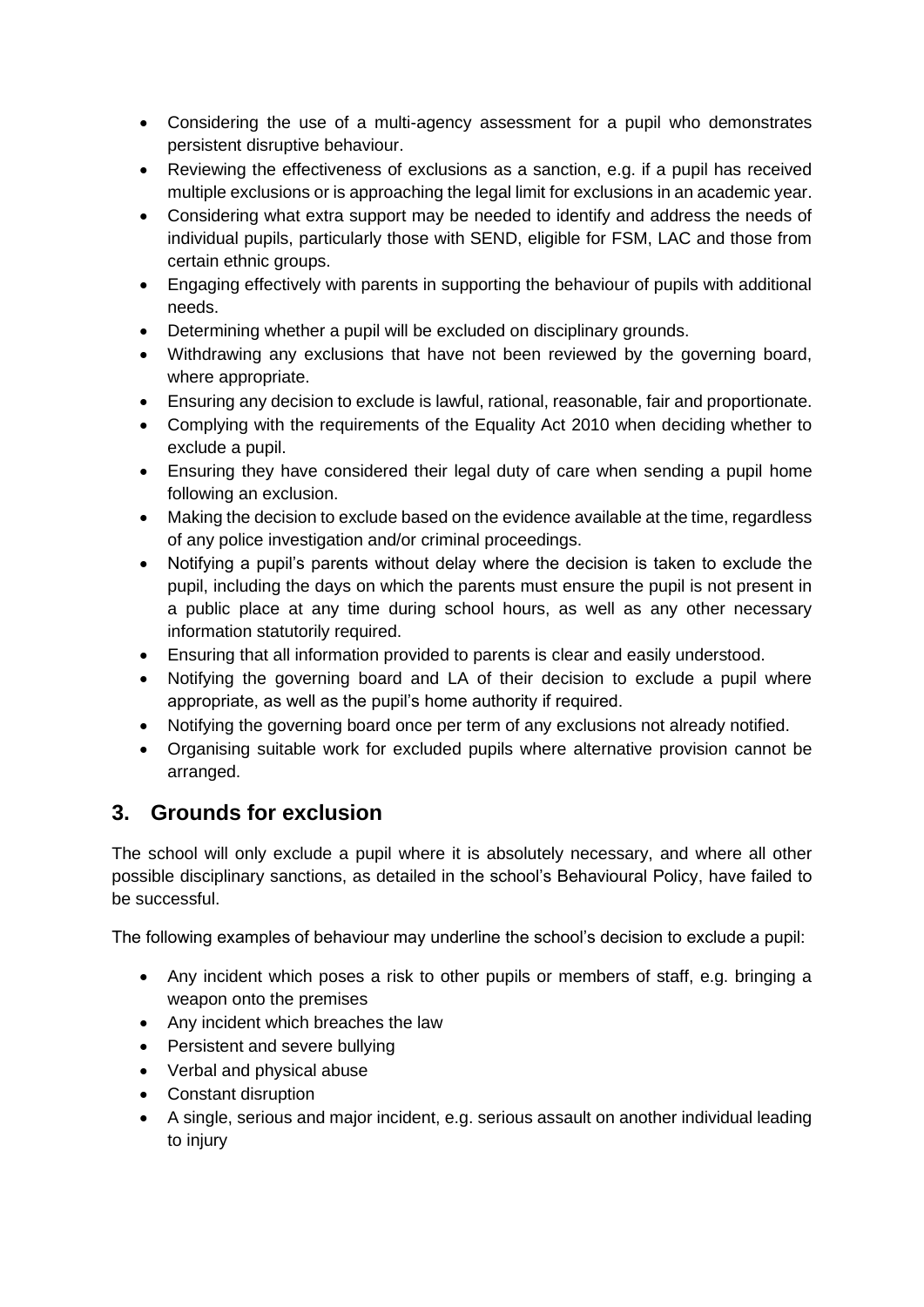Pupils can be excluded on a fixed-period basis, i.e. up to 45 school days within a year, or permanently. Similarly, pupils can be permanently excluded following a fixed-period exclusion, where further evidence is presented. In all cases, the headteacher will decide which exclusion period a pupil will be subject to, depending on what the circumstances warrant.

The school has the power to direct a pupil off-site to improve their behaviour.

#### **4. The headteacher's power to exclude**

Only the headteacher has the power to exclude a pupil from the school, and is able to decide whether this is on a fixed-period or permanent basis. All exclusions will only be issued on disciplinary grounds.

The headteacher is able to exclude pupils from the premises where their behaviour is disruptive during lunchtime. All lunchtime exclusions will be counted as half of a school day. The headteacher is also able to consider a pupil's disruptive behaviour outside of the school premises as grounds for exclusion, in accordance with the school's Behavioural Policy.

When sending a pupil home following any exclusion, the headteacher will ensure that they exercise their duty of care at all times and will always inform the parents.

Any decision made to exclude a pupil will be lawful, proportionate and fair, with respect to legislation relating directly to exclusions and the school's wider legal duties, including the ECHR. At all times, the headteacher will take into account their legal duties under the Equality Act 2010 and the 'Special educational needs and disability code of practice: 0 to 25 years', ensuring that they do not discriminate on any grounds, e.g. race, sex, disability, and will not increase the severity of a pupil's exclusion on these grounds.

The headteacher will apply the civil standard of proof when responding to the facts relating to an exclusion, i.e. that 'on the balance of probabilities' it is more likely than not that the facts are true.

The headteacher may withdraw any exclusion that has not already been reviewed by the governing board.

The headteacher will not issue any 'informal' or 'unofficial' exclusions, e.g. sending a pupil home to 'cool-off', regardless of whether or not the parents have agreed to this. The headteacher will not use the threat of exclusion as a means of instructing parents to remove their child from the premises.

All exclusions will be formally recorded.

## **5. Factors to consider when excluding a pupil**

When considering the exclusion of a pupil, the headteacher will:

- Allow the pupil the opportunity to present their case.
- Take into account any contributing factors that are identified after a case of poor behaviour has occurred, e.g. if the pupil's wellbeing has been compromised, or they have been subjected to bullying.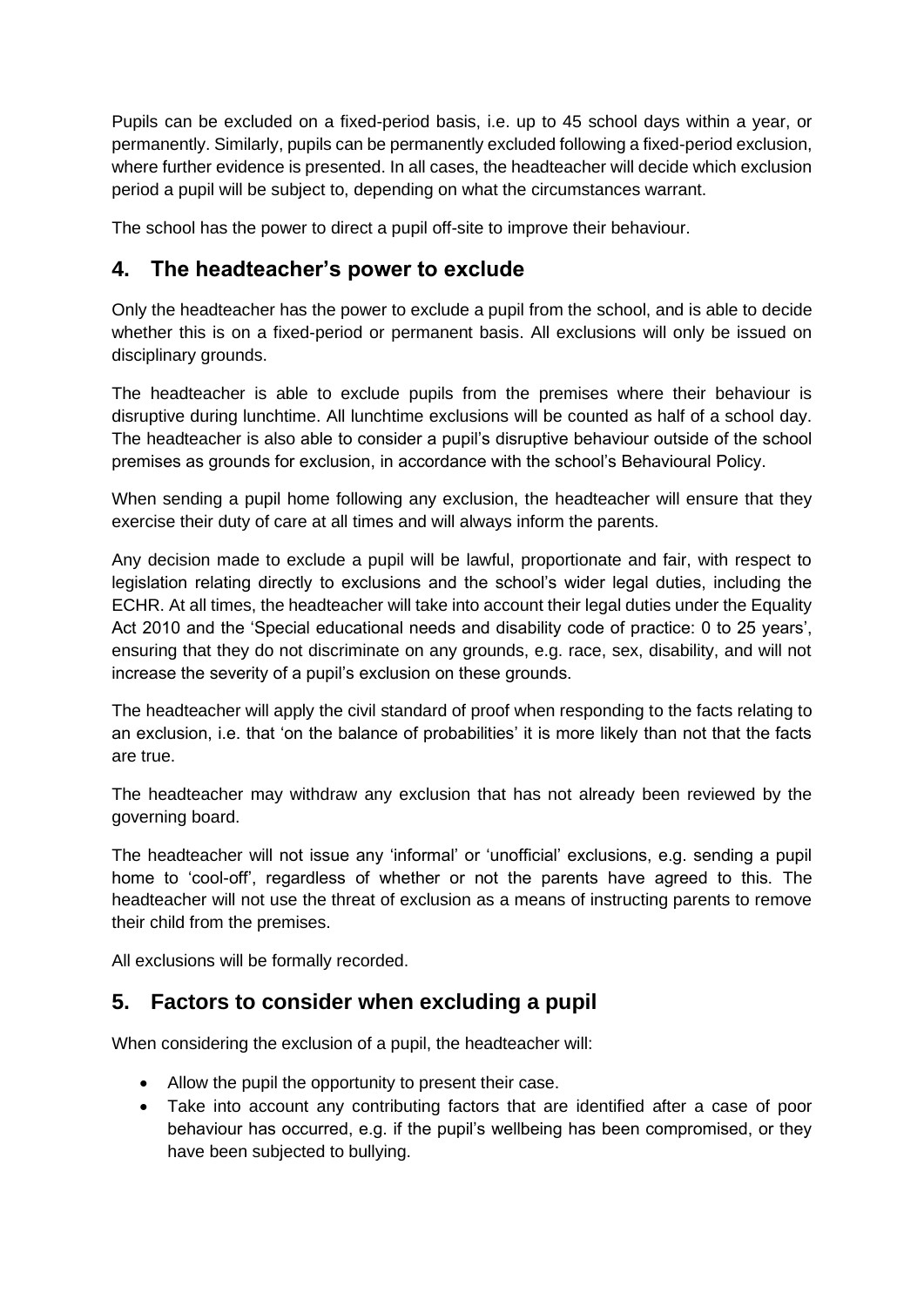- Take into consideration whether the pupil has received multiple exclusions or is approaching the legal limit of 45 excluded days per school year, and whether exclusion is serving as an effective sanction.
- Consider early intervention to address underlying causes of disruptive behaviour, including liaising with external agencies, to assess pupils who demonstrate consistently poor behaviour.

The headteacher will consider what extra support may be available for vulnerable pupil groups whose exclusion rates are higher, to reduce their risk of exclusion, including the following:

- LAC
- Pupils eligible for FSM
- Pupils with SEND
- Certain ethnic groups

The headteacher will consider avoiding permanently excluding LAC, those with SEMH issues or pupils with an EHC plan. Where any member of staff has concerns about vulnerable pupil groups and their behaviour, they will report this to the headteacher, who will instigate a multiagency assessment to determine whether the behavioural issues might be a result of educational, mental health or other needs and vulnerabilities. The full assessment procedures are outlined in the school's Social, Emotional and Mental Health (SEMH) Policy.

Where SEND or SEMH issues are identified, an individual behaviour plan will be created using the graduated response outlined in the school's Behavioural Policy. If the pupil continues to endanger the physical or emotional wellbeing of other pupils or staff, despite exhausting the graduated response process, then exclusion may be considered. In accordance with the Equality Act 2010, under no circumstances will a pupil with identified SEND or SEMH issues be excluded before the graduated response process has been completed.

Where a pupil with SEND or SEMH issues is permanently excluded because of a SEND- or SEMH-related need that could not be met at the school, detailed records will be kept highlighting that these pupils are closely tracked and showing that the school has a close relationship with the pupil's next destination.

The headteacher will work in conjunction with the parents of any pupil with additional needs to establish the most effective support mechanisms.

## **6. Duty to inform parents**

Following the headteacher's decision to exclude a pupil, they will immediately inform the parents, in person or by telephone, of the period of the exclusion and the reasons behind this.

The headteacher will inform the parents in writing (electronically if written permission has been received from the parents for notices to be sent this way) of the following:

- The reason(s) for the exclusion
- The length of the fixed-period exclusion or, for a permanent exclusion, the fact that it is permanent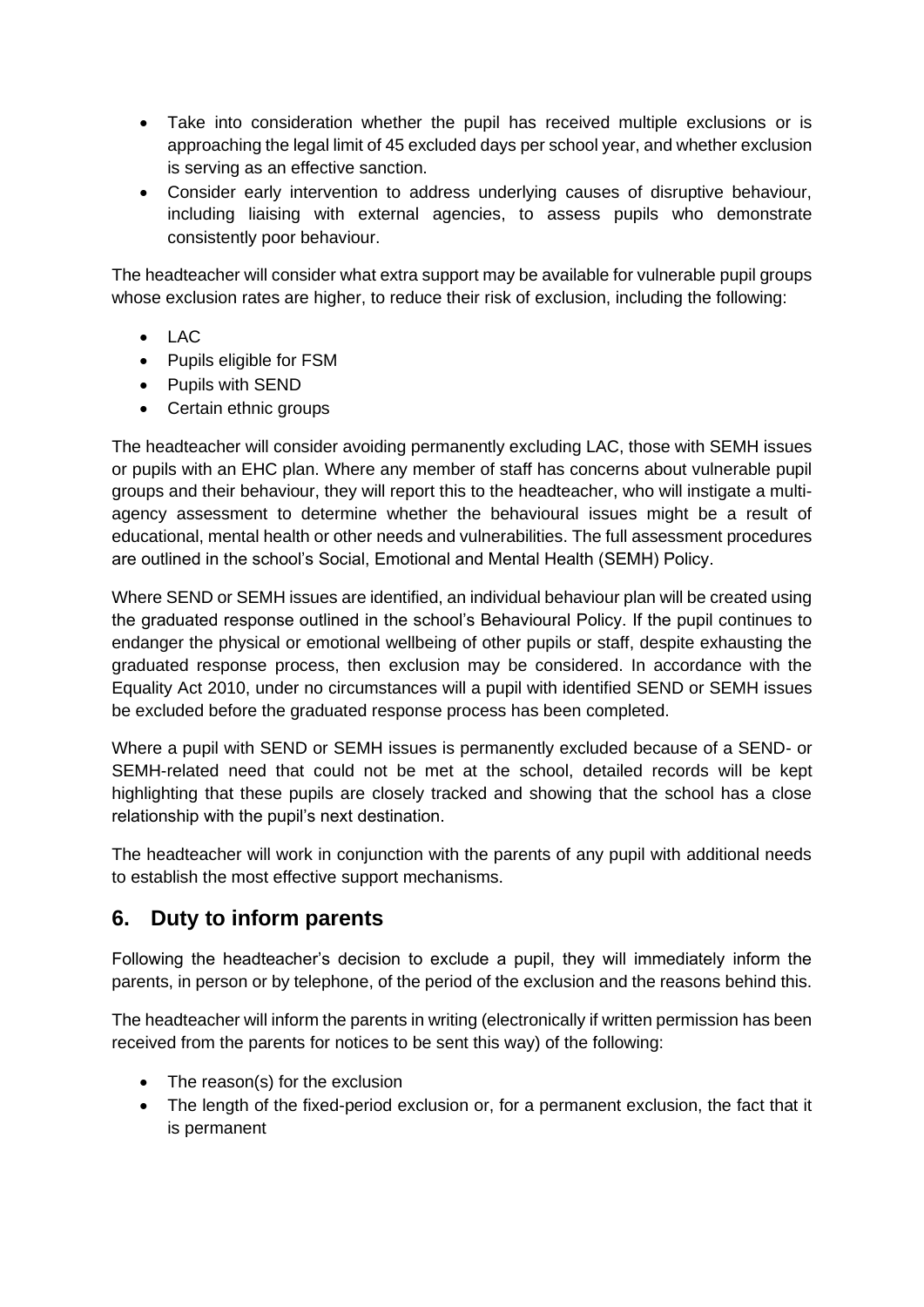- Their right to raise any representations about the exclusion to the governing board, including how the pupil will be involved in this and how the representations will be made
- Their right to attend a meeting where there is a legal requirement for the governing board to consider the exclusion, and the fact that they are able to bring an accompanying individual
- The arrangements that have been made for the pupil to continue their education prior to the organisation of any alternative provision, or the pupil's return to school
- Relevant sources of free, impartial information

Where the pupil is of compulsory school age, the headteacher will inform the parents by the end of the afternoon session that for the first five days of the exclusion (or until the start date of any alternative provision or the end of the exclusion where this is earlier), parents are legally required to ensure that their child is not present in a public place during school hours without justification, and that parents may receive a penalty fine if they fail to do so.

Where the headteacher has arranged alternative provision, they will also inform the parents of the following:

- The start and end date for any provision of full-time education
- The address at which the provision will take place
- Any information necessary for the pupil to identify the person they should report to on the starting date

Where the headteacher is unable to provide information on alternative provision by the end of the afternoon session, they will provide the information in a subsequent written notice without further delay, and within 48 hours of the pupil beginning the provision. If the alternative provision is due to begin before the sixth day of the exclusion, the headteacher is able to give less than 48 hours of notice, with parental consent.

If the headteacher has decided to exclude the pupil for a further fixed period following their original exclusion, or to permanently exclude them, they will notify the parents without delay and issue a new exclusion notice to parents.

## **7. Duty to inform the governing board and LA**

The headteacher will inform the governing board and LA, without delay, of the following:

- Any permanent exclusions (including where a fixed-period exclusion is followed by a decision to permanently exclude the pupil)
- Any exclusions which would result in the pupil being excluded for more than five school days in a term (or more than 10 lunchtimes)
- Any exclusions which would result in the pupil being absent from an examination or national curriculum test

For any exclusions, other than those above, the headteacher will notify the governing board and LA once per term. All notifications to the governing board and LA will include the reasons for exclusion and the duration of any fixed-period exclusion.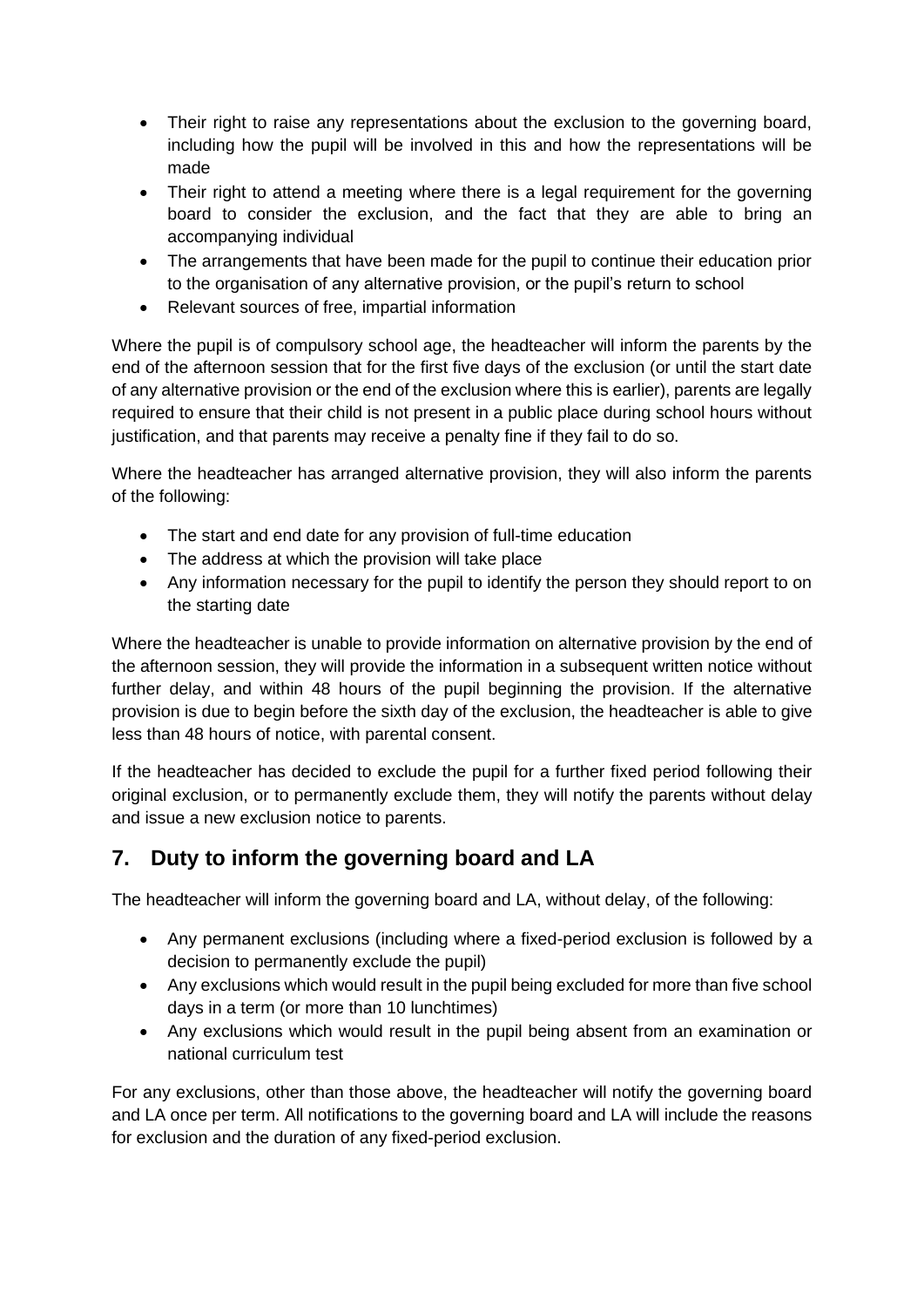If the pupil who is excluded lives outside the LA in which the school is located, the headteacher will notify the pupil's 'home authority'.

## **8. Arranging education for excluded pupils**

For any fixed-period exclusions of more than five school days, the governing board will arrange suitable full-time education for the pupil, which will begin no later than the sixth day of exclusion. Where a pupil receives consecutive fixed-period exclusions, these will be regarded as cumulative, and full-time education will still have to be provided from the sixth day of exclusion. For permanent exclusions, full-time education will also be provided for the pupil from the sixth day of exclusion.

The governing board will not arrange full-time education for any pupil who is currently in their final year of compulsory education, and who does not have any further public examinations to sit.

The governing board is aware that it is beneficial to excluded pupils to begin their alternative education arrangements before the sixth day of exclusion; therefore, the governing board will always attempt to arrange alternative provision before the sixth day of exclusion. Where it is not possible to arrange alternative provision during the first five days of exclusion, the school will ensure that they take reasonable steps to set and mark work for the excluded pupil.

If a pupil with SEND has been excluded, the governing board will ensure that:

- Any alternative provision is arranged in consultation with the pupil's parents, who are able to request preferences.
- When identifying alternative provision, any EHC plan is reviewed or the pupil's needs are reassessed, in consultation with the pupil's parents.

## **9. Considering exclusions**

The governing board will consider any representations made by parents regarding exclusions.

Parents and, where requested, a friend or representative, the headteacher, and a member of the LA will be invited to attend any consideration of exclusions and will be able to make representations. Any meeting to consider reinstatement of a pupil will be arranged at a date and time convenient for all parties, and in compliance with any statutory time limits.

The governing board will consider the reinstatement of an excluded pupil, where:

- The exclusion is permanent.
- The exclusion is fixed-period, and would bring the pupil's total number of excluded school days to more than 15 in any given term.
- The exclusion would result in the pupil missing a public examination.

In the case of a fixed-period exclusion where the pupil's total number of excluded days is more than 5 but less than 15 school days within a term, if requested by the parents, the governing board will consider exclusions within 50 school days of receiving notification.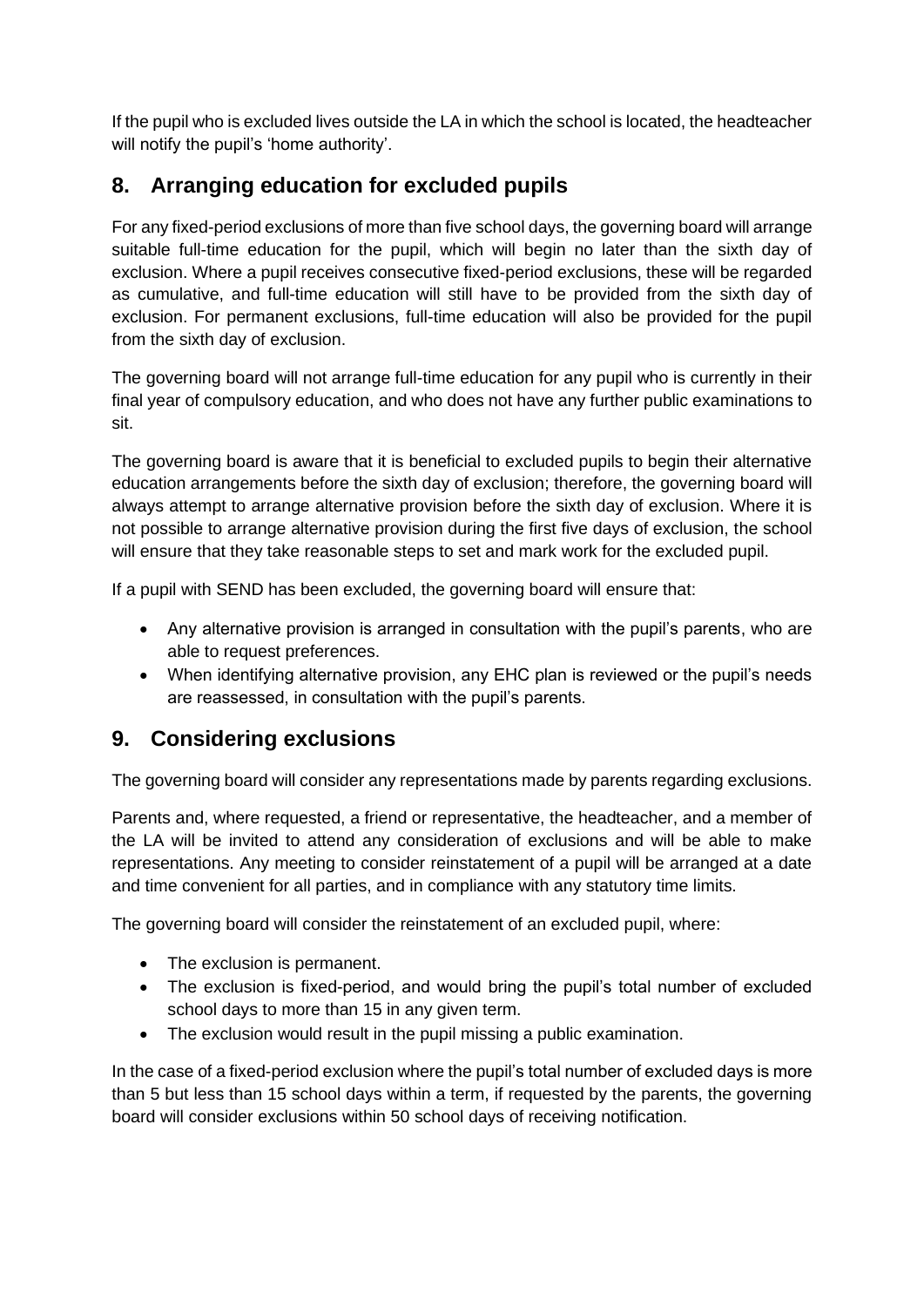In the case of a fixed period exclusion, where the pupil's total number of excluded school days does not amount to more than five, in the absence of any such representations, the governing board is not required to meet and cannot direct the reinstatement of the pupil.

Where exclusion would result in a pupil missing a public examination, the governing board will consider the exclusion before the test to decide whether the pupil should be reinstated in time to take the examination.

If it is not practicable for a sufficient number of governors to consider the decision before the examination, the chair of governors will consider the exclusion alone and decide whether or not to reinstate the pupil.

In light of the above, the governing board will also consider whether it would be appropriate to allow the excluded pupil to enter the premises to take the examination.

When considering the reinstatement of an excluded pupil, the governing board will:

- Only discuss the exclusion with the parties present at the meeting.
- Ask for any written evidence prior to the meeting.
- Circulate any written evidence and information to all parties, at least five school days in advance of the meeting.
- Allow pupils and parents to be accompanied by a person of their choice to the meeting.
- Consider what reasonable adjustments need to be made to support the attendance and contribution of parties at the meeting.
- Identify the steps needed to enable and encourage the excluded pupil to attend the meeting and speak on their behalf, or how they may contribute personal views by other means if attendance is not possible.
- Consider the interests and circumstances of the excluded pupil, including the grounds for exclusion.

## **10. Reaching a decision**

After considering exclusions, the governing board will either:

- Decline to reinstate the pupil.
- Direct the reinstatement of the pupil immediately, or on a specified date.

If reinstatement would make no practical difference, e.g. if the pupil has already returned to school following a fixed-period exclusion or the parents make clear they do not want their child reinstated, the governing board will still consider whether the pupil should be officially reinstated, and whether the headteacher's decision to exclude the pupil was fair, lawful and proportionate, based on the evidence presented.

The governing board will apply the civil standard of proof when responding to the acts relating to an exclusion, i.e. that on the 'balance of probabilities' it is more likely than not that the facts are true.

To reach a decision, the governing board will:

• Identify the steps they intend to take to ensure that all parties involved will have the opportunity to participate and present their views.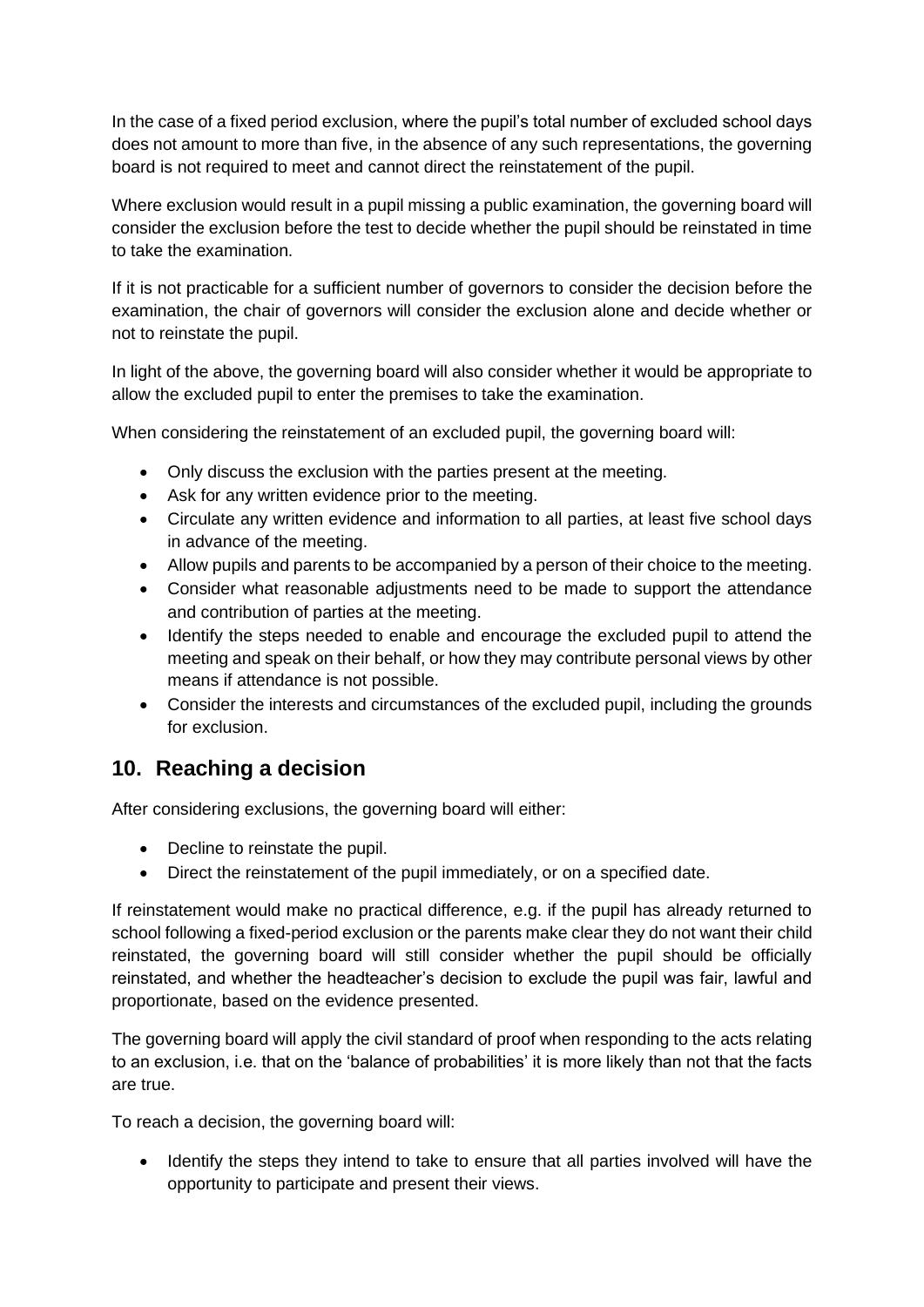- Ensure that minutes are taken of the meeting as a record of the evidence that was considered.
- Ask all parties to withdraw from the meeting before concluding their decision.
- Consider whether the exclusion of the pupil was lawful, proportionate and fair, taking into account the headteacher's legal duties and any evidence that was presented to the governing board in relation to the decision to exclude.
- Record the outcome of the decision on the pupil's educational records, along with copies, which will be kept for at least six months.
- Make a note of their findings, where they have considered an exclusion but cannot reinstate the pupil.

## **11. Notification of considered exclusions**

The governing board will notify the parents of the excluded pupil, the headteacher and the LA of their decision following the consideration of an exclusion, in writing and without delay.

In the case of a permanent exclusion, where the governing board decides not to reinstate the pupil, they will notify the parents:

- That it is permanent, and their right for it to be reviewed by an independent review panel.
- Of the date by which an application for review must be made.
- Of the name and address of whom the review application should be submitted to.
- That any application should set out the grounds on which it is being made and that, where appropriate, this should include reference to how a pupil's SEND is considered relevant to the exclusion.
- That, regardless of whether a pupil has been identified as having SEND, the parents have a right to require the governing board to ensure a SEND expert attends the review.
- Of the role of the SEND expert that will attend the review, and that the parents will not be charged for this.
- That they are required to make it clear if they wish for a SEND expert to attend the review.
- That they may appoint someone at their own expense to make representations to the panel.

The governing board will also notify parents that, if they believe an exclusion has been issued as a result of discrimination, then they are required to make a claim under the Equality Act 2010 to the First-tier Tribunal (SEND), and that this should be within six months of when the discrimination allegedly took place.

After any conclusion, the governing board will notify the parents, and all other parties involved, of the decision that was made and the reasoning for this, in sufficient detail.

## **12. Removing permanently excluded pupils from the school register**

The headteacher will remove pupils from the school register if: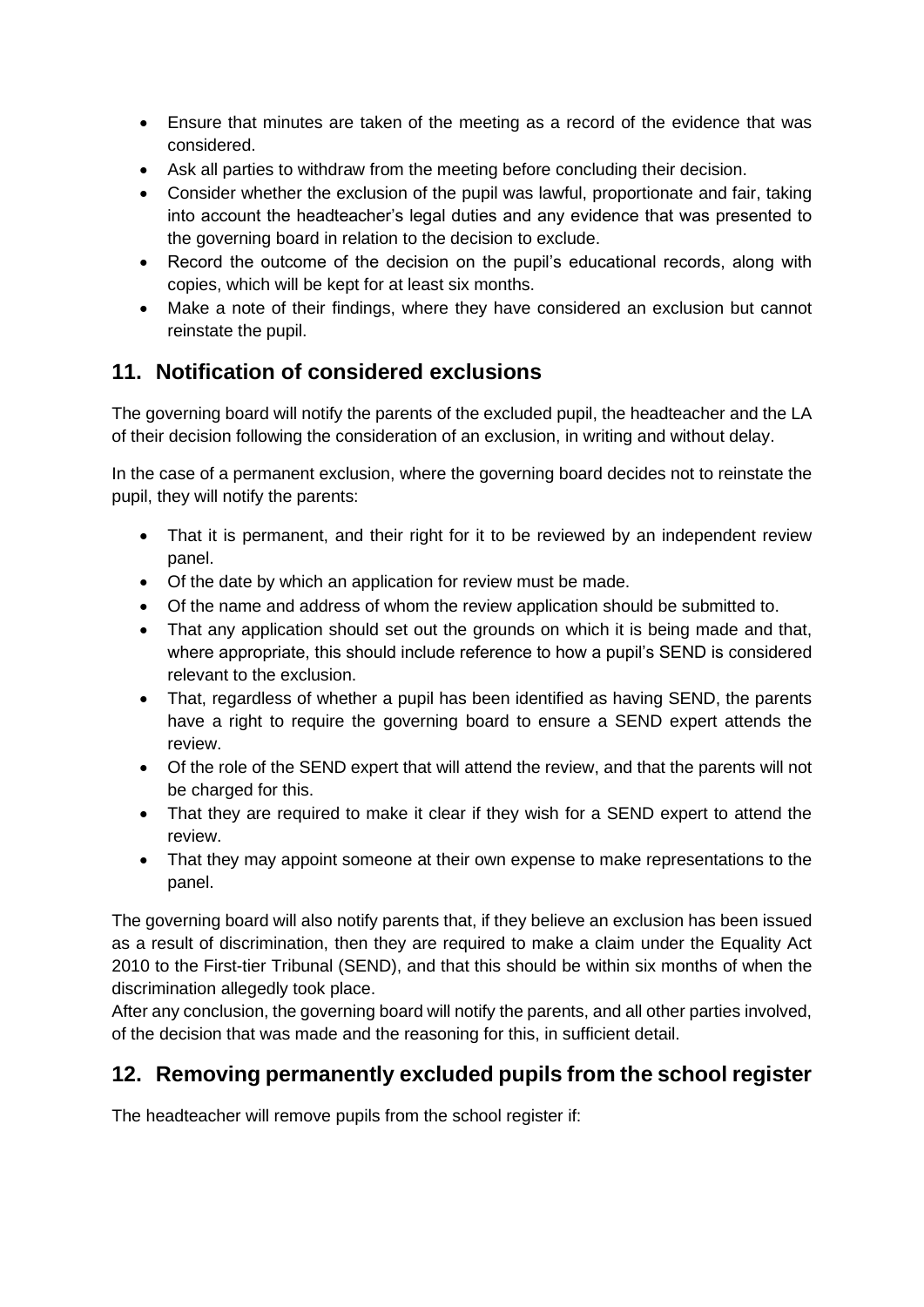- 15 school days have passed since the parents were notified of the governing board's decision not to reinstate the pupil and no application for an independent panel review has been received.
- The parents have stated in writing that they will not be applying for an independent panel review following a permanent exclusion.

If an application for an independent panel review has been made within 15 school days, the headteacher will wait until the review has been determined, or abandoned, and until the governing board has completed any reconsideration that the panel recommended or directed it to carry out, before removing the pupil from the school register.

If a pupil's name is to be removed from the register, the headteacher will make a return to the LA, which will include:

- All the particulars which were entered in the register.
- The address of any parent with whom the pupil normally resides.
- The grounds upon which the pupil's name is to be removed from the register.

Any return to the LA will be made as soon as the grounds for removal are met and no later than the date in which the pupil's name was removed.

If a pupil's name has been removed from the register and a discrimination claim is made, the pupil may be reinstated following a decision made by the First-tier Tribunal (SEND) or County Court.

Whilst a pupil's name remains on the admissions register, the appropriate code will be used to mark the pupil's attendance:

- Code B: Education off-site
- Code D: Dual registration
- Code E: Absent and not attending alternative provision

#### **13. Independent review panel**

The LA will review the governing board's decision not to reinstate a permanently excluded pupil if the parents submit their application for this within the required time frame.

The LA will constitute an independent review panel of three or five members that represent the following categories:

- A lay member to chair the panel. This individual will not have worked in any school in a paid capacity.
- A current or former school governor who has served for at least 12 consecutive months in the last 5 years.
- A headteacher or individual who has been a headteacher within the last 5 years.

Parents are required to submit their applications within:

- 15 school days of the governing board's notification of their decision.
- 15 school days of the final determination of a discriminatory claim made under the Equality Act 2010.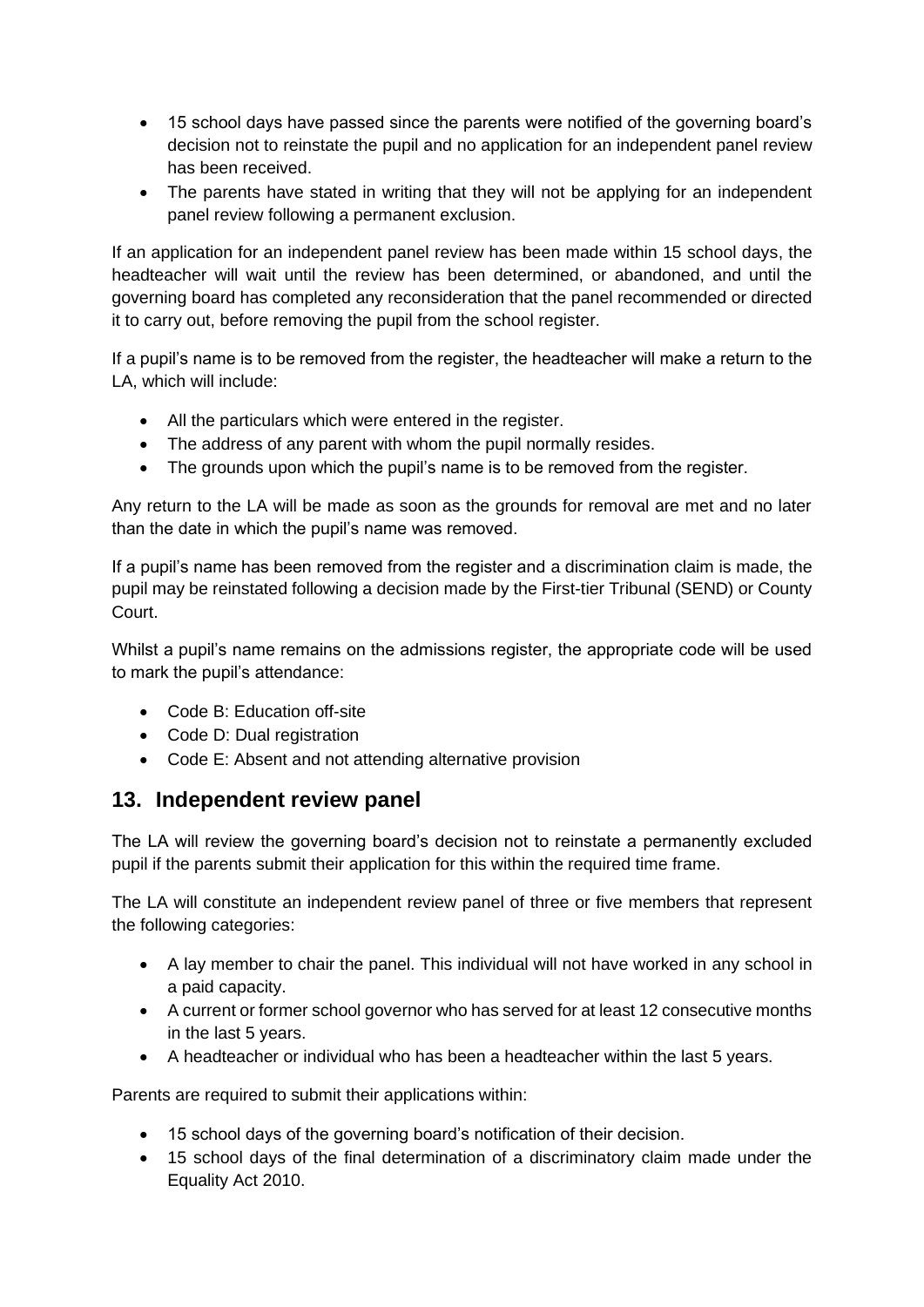Any application made outside of the above timeframe will not be reviewed. Parents are able to request an independent panel review even if they did not make a case to, or attend, the governing board's initial consideration of the exclusion.

The LA will adhere to all statutory guidelines when conducting an independent panel review, as outlined in the DfE's statutory guidance document 'Exclusion from maintained schools, academies and pupil referral units in England'.

## **14. Appointing a SEND expert**

If requested by parents in their application for an independent review panel, the LA will appoint a SEND expert to attend the panel and covers the associated costs of this appointment. Parents have a right to request the attendance of a SEND expert at a review, regardless of whether the school recognises that their child has SEND.

The LA will make arrangements to indemnify the SEND expert against any legal costs and expenses reasonably incurred as a result of any decisions or actions connected to the review and which are taken in good faith.

An individual will not serve as a SEND expert if they have, or at any time have had, any connection with the LA, school, parents or pupil, or the incident leading to the exclusion, which might reasonably be taken to raise doubts about their ability to act impartially; however, an individual is not taken to have such a connection solely because they are an employee of the LA.

The SEND expert will be a professional with first-hand experience of the assessment and support of SEND, as well as an understanding of the legal requirements on schools in relation to SEND. Examples of suitable individuals might include educational psychologists, specialist SEND teachers, SENCOs and behaviour support teachers.

Recently retired individuals are not precluded from fulfilling this role; however, during interview, the LA will assess the knowledge of such individuals in order to ensure that they have a good understanding of current practice and the legal requirements on schools in relation to SEND.

Whilst individuals are not automatically taken to be partial simply because they are an employee of, or contracted by, the LA, they will not have had any previous involvement in the assessment or support of SEND for the excluded pupil, or siblings of the excluded pupil. The LA will request that prospective SEND experts declare any conflict of interest at the earliest opportunity.

The final decision on the appointment of a SEND expert is for the LA to make, but it will take reasonable steps to ensure that parents have confidence in the impartiality and capability of the SEND expert. Where possible, this will include offering parents a choice of SEND expert. In order to meet its duties within the statutory time frame, the LA will consider maintaining a list of individuals capable of performing the role of SEND expert in advance of a request.

The LA will determine the amount of any payment in relation to the appointment of the SEND expert, such as financial loss, travel and subsistence allowances.

## **15. The role of a SEND expert**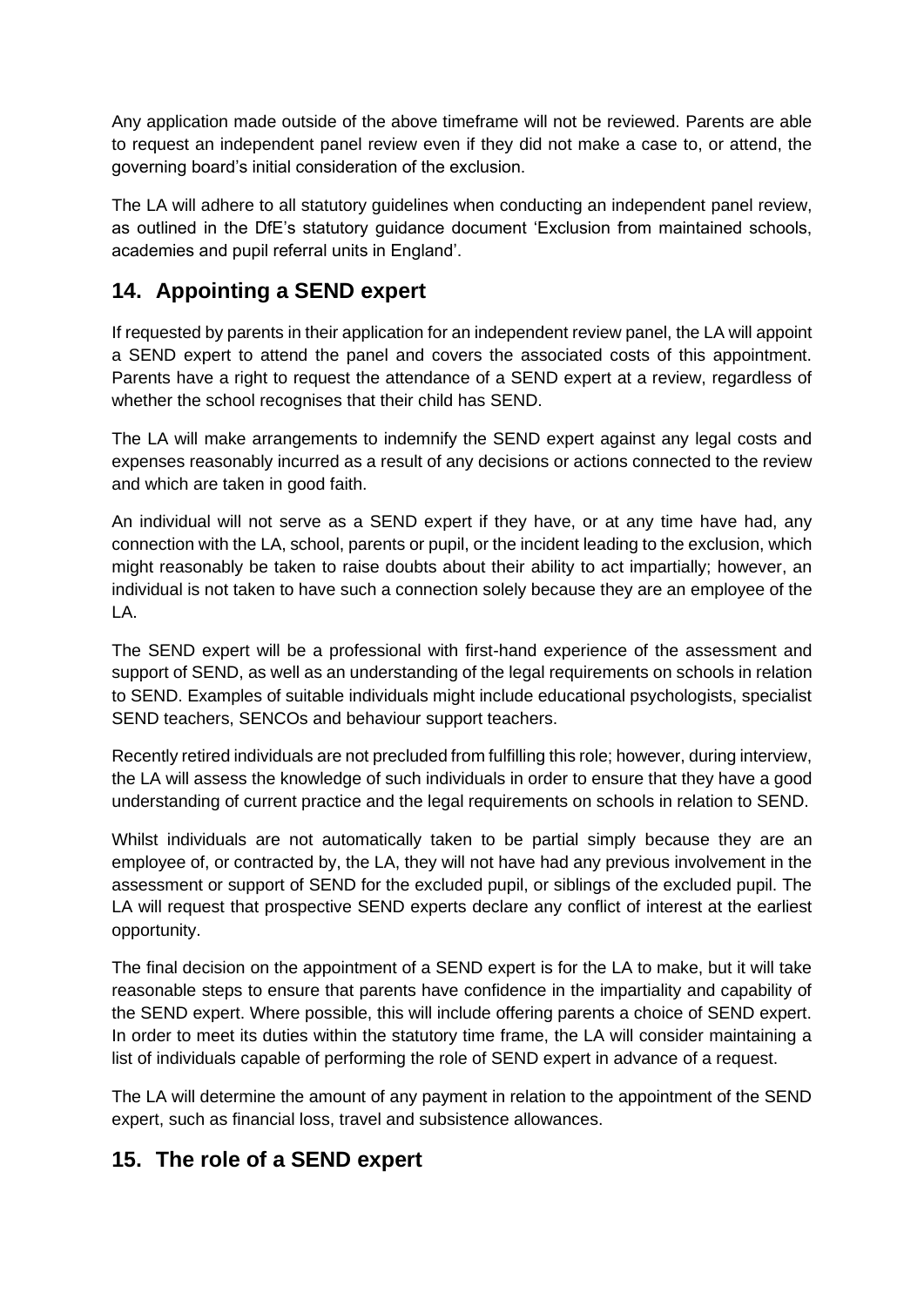The SEND expert's role is analogous to an expert witness, providing (orally and/or written) impartial advice to the panel on how SEND might be relevant to the exclusion. The SEND expert will base their advice on the evidence provided to the panel. The SEND expert's role does not include making an assessment of the pupil's SEND.

The focus of the SEND expert's advice will be on whether the school's policies which relate to SEND, or the application of these policies in relation to the excluded pupil, were legal, reasonable and procedurally fair. If the SEND expert believes that this was not the case, they will, where possible, advise the panel on the possible contribution this could have made to the circumstances of the pupil's exclusion.

Where the school does not recognise that a pupil has SEND, the SEND expert will advise the panel on whether they believe the school acted in a legal, reasonable and procedurally fair way with respect to the identification of any SEND that the pupil may potentially have, and any contribution that this could have made to the circumstances of the pupil's exclusion.

The SEND expert will not criticise a school's policies or actions simply because they believe a different approach should have been followed or because another school might have taken a different approach.

## **16. Appointing a clerk**

The LA will decide whether to appoint a clerk to the independent review panel, or to make alternative arrangements to administer the panel.

Where a clerk is appointed, the LA will ensure that the clerk did not serve as clerk to the governing board when the decision was made not to reinstate the pupil.

## **17. The role of a clerk**

The clerk's role is to provide advice to the panel and parties to the review on procedure, law and statutory guidance on exclusions.

The clerk will:

- Identify, in advance of the meeting, whether the excluded pupil wishes to attend the panel hearing, taking reasonable steps to enable the pupil to feedback their views, irrespective of their attendance.
- Identify, in advance of the meeting, whether any alleged victims of the incident(s) leading up to the exclusion wish to attend the panel hearing, taking reasonable steps to enable them to feedback their views, irrespective of their attendance.
- Ensure that the panel is able to hear from any witnesses to the incident(s) leading to the exclusion, taking into account the fact that some of these people may be pupils at the school. Pupils under 18 will not be allowed to appear in person without parental consent.
- Inform the parents, headteacher, governing board and **[maintained schools and PRUs only**] the LA, that they are entitled to make oral and written representations to the panel, attend the hearing, and be represented.
- Ensure that all parties are: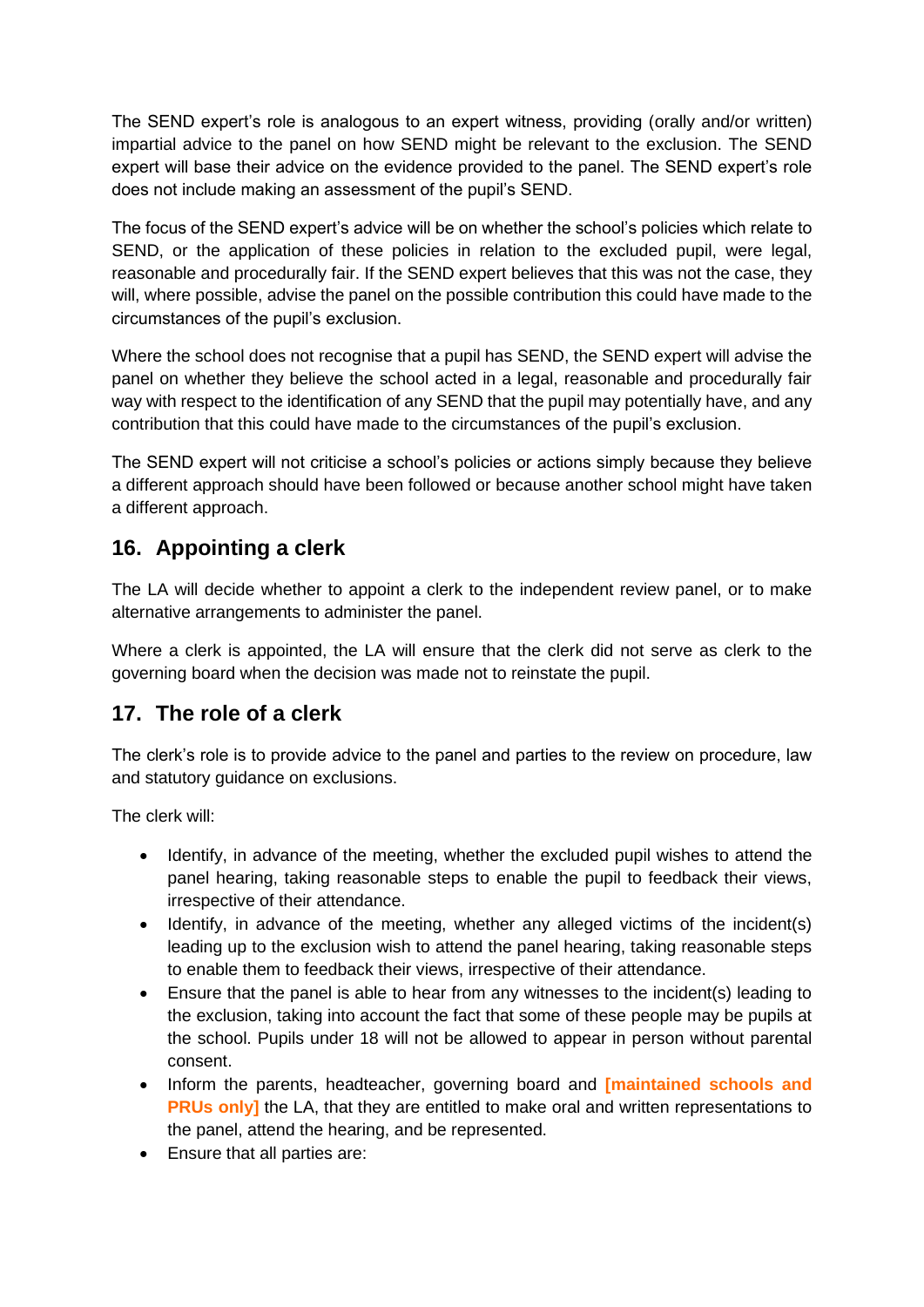- Provided with copies of relevant papers at least five school days before the review, notifying the panel if any requested documents have not been provided in case the panel wishes to adjourn until a later date.
- Informed about who is attending the meeting, and what their roles are.
- Attend the review and ensure that minutes are produced in accordance with instructions from the independent review panel.

Where a clerk is not appointed, the LA will undertake the functions outlined above.

#### **18. The duties of the independent review panel**

The role of the panel is to review the governing board's decision not to reinstate a permanently excluded pupil. In reviewing the decision, the panel will consider the interests and circumstances of the excluded pupil, including the circumstances in which the pupil was excluded, and have regard to the interests of other pupils and people working at the school. The panel will apply the civil standard of proof, rather than the criminal standard of 'beyond reasonable doubt'.

Following the review, the panel will do one of the following:

- Uphold the decision
- Recommend that the governing board reconsiders reinstatement
- Quash the decision and direct that the governing board reconsiders reinstatement

The panel's decision does not have to be unanimous and can be decided by a majority vote. It is binding on the pupil, parents, the governing board, headteacher and the LA.

#### **19. Reconsidering reinstatement following a review**

Where the independent review panel instructs the governing board to reconsider their decision not to reinstate a pupil, they will do so within 10 school days of being given notice of the review panel's decision.

The school is aware that if, following an instruction to reconsider, the governing board does not offer to reinstate the pupil, then a £4,000 adjustment will be made to the school's budget.

Where the independent review panel recommends that the governing board should reconsider their decision not to reinstate a pupil, they will do so within 10 school days of being given notice of the review panel's decision. The school is aware that if, following a recommendation to reconsider, the governing board does not offer to reinstate the pupil, it will not be subject to a financial adjustment. If, following reconsideration, the governing board offers to reinstate the pupil but the parents decline, no adjustment will be made to the school's budget.

Following reconsideration, the governing board will notify the parents, the headteacher and the LA of their reconsidered decision and the reasons for this.

## **20. Criminal investigations**

The headteacher will not postpone taking a decision to exclude a pupil due to a police investigation being underway, or any criminal proceedings that are in place.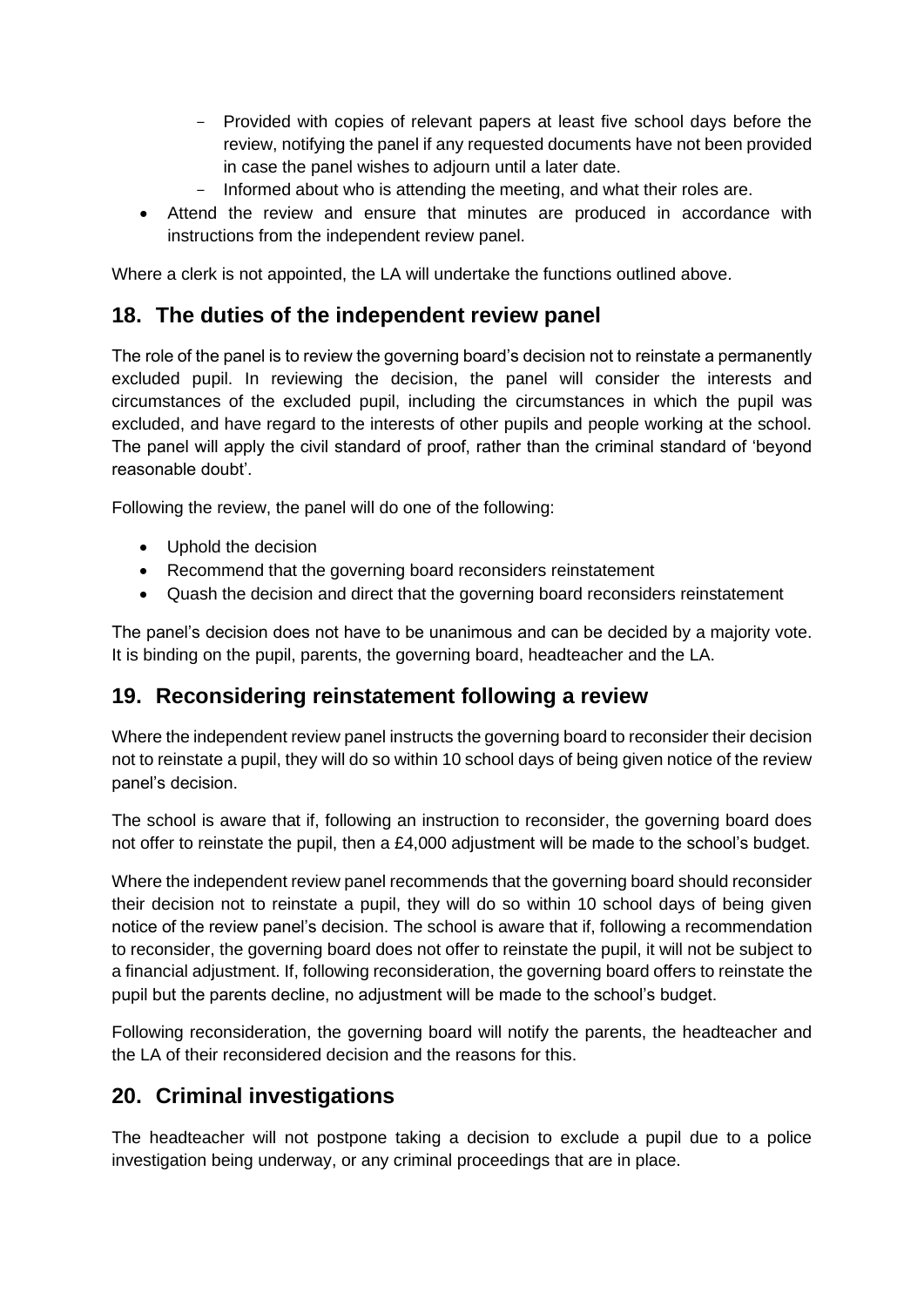Particular consideration will be given by the headteacher when deciding to exclude a pupil where evidence is limited by a police investigation, to ensure that any decision made is fair and reasonable.

If the governing board is required to consider the headteacher's decision in these circumstances, they will not postpone the meeting and will make a decision based on the evidence available.

## **21. Training requirements**

The LA will ensure that all independent review panel members and clerks have received training within the two years prior to the date of the review. Training will cover:

The requirements of the legislation, regulations and statutory guidance governing exclusions.

- The need for the panel to observe procedural fairness and the rules of natural justice.
- The role of the chair of a review panel.
- The role of the clerk to a review panel.
- The duties of headteachers, governing boards and the panel under the Equality Act 2010.
- The effect of section 6 of the Human Rights Act 1998 and the need to act in a manner compatible with human rights protected by that Act.

Clerks will also have an up-to-date understanding on developments in case law which are relevant to exclusion.

#### **22. Monitoring and review**

This policy will be reviewed annually by the headteacher in conjunction with the governing board.

All members of staff will be required to familiarise themselves with this policy as part of their induction programme.